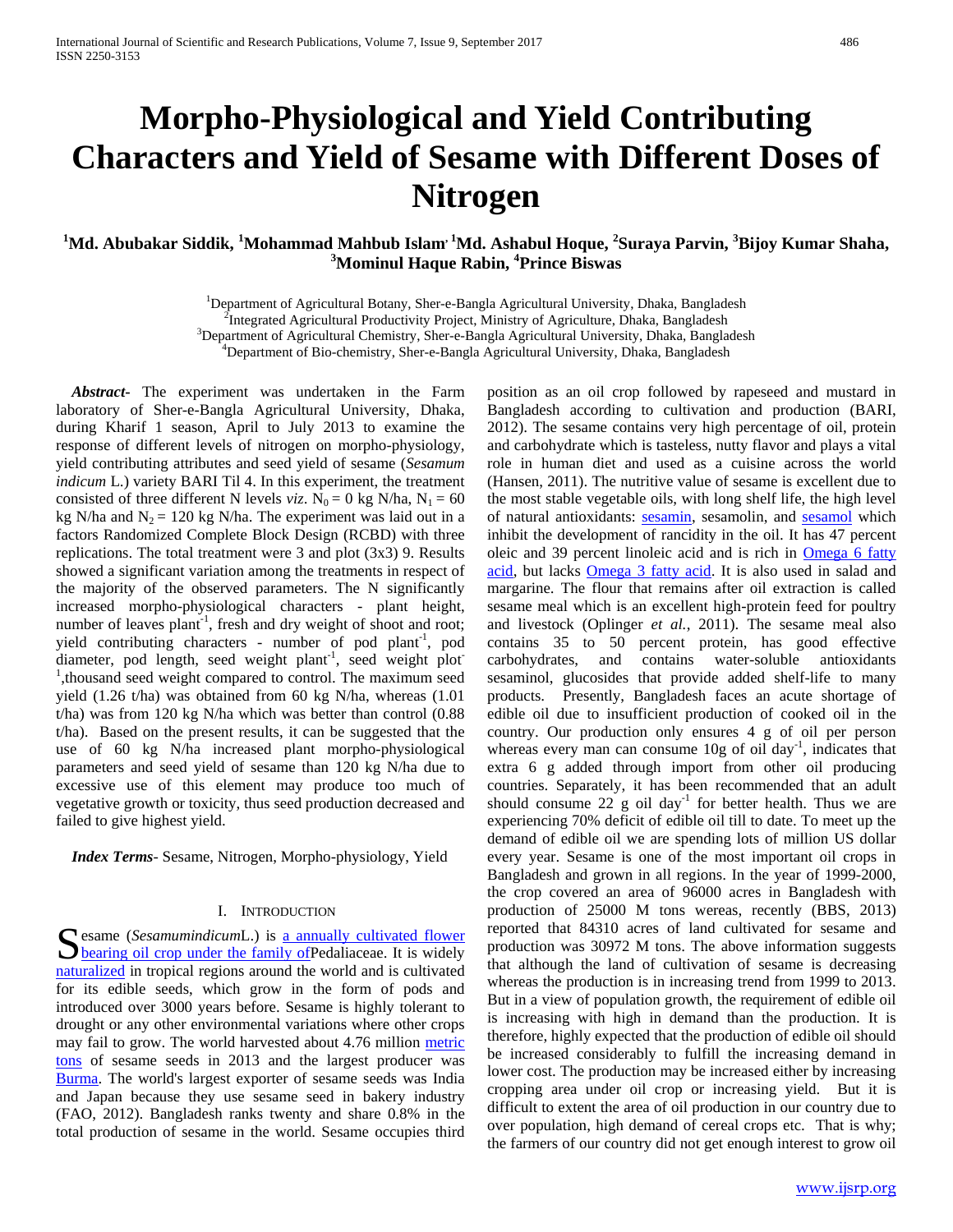crops. Therefore, it is a general consensus that increasing yield per unit area is most reasonable way. The yield of sesame may be increased by using numerous improved technologies and practices such as use of high yielding varieties and suitable practices. As practices, proper balanced supply of nutrients is one of the most important factors to increase higher yield and also decreases the fertilizer cost.

 Nitrogen (N) is one of the most important nutrient elements that accelerate the growth of the plant because it is a constituent of chlorophyll thus ensure crop growth vigorously. The significant response of the number of leaves to N may have led to increase in photosynthetic activity thereby resulting in the improvement of morphological characters i.e. produced more branches and simultaneously enhanced pod production and thus increased seed yield [\(Shehu](http://scialert.net/asci/author.php?author=H.E.&last=Shehu) *et al.,* 2009). The N can contribute to increase seed yield and protein content in seed by synthesizing more protein as N is a part of protein chemistry. Nitrogen (N) has an important role in seed protein and physiological functions of the plant and supports the plant with rapid growth, increasing seed and fruit production and enhancing quality of leaf and oil seed yield (Allen and Morgan, 2009). Previous many authors showed that the N significantly increased morpho-physiological parameters such as leaf area and rate of photosynthesis etc. Separately, they also reported that N increases the vegetative growth but delayed maturity of seed yielding plants and excessive use of this element may produce too much of vegetative growth, thus food production may be impaired and suggesting that N management is crucial in cropping system and for normal plant growth and development. Unfortunately, N content of Bangladesh soil is very low and need to supply N fertilizer in proper amount in available form and at right time to make sure for better seed production. These results suggest that the optimum doses of N/ha for sesame seed yield is needed to examine. In this study, we used different levels of N to find out the best dose for highest morpho-physiological attributes, yield contributing characters and yield of sesame using variety of BARI Til 4.

#### II. MATERIALS AND METHODS

 The experiment was carried out at Sher-e-Bangla Agricultural University Farm, Dhaka-1207, Bangladesh which located at  $90^{\circ}22'$  E longitude and  $23^{\circ}4$ l' N latitude at an altitude of 8.6 meters above the sea level under the agro-ecological zone of Modhupur Tract, AEZ-28 during Kharif 1 season, April 2013 to July 2013 to examine the response to different levels of nitrogen (N) on morpho-physiology, yield attributes and yield of sesame variety BARI Til 4. A pest and disease resistant and high yielding variety seed was collected from the Bangladesh Agricultural Research Institute (BARI), Joydebpur, Gazipur. Before sowing of the seed in the experimental plot, germination test was done in the laboratory and results of percentage of germination were over 90%. The experiment was laid out in a factors randomized complete block design with three replications. Treatments of the experiment was, three different N levels *viz*.  $N_0 = 0$  kg N/ha,  $N_1 = 60$  kg N/ha,  $N_2 = 120$  kg N/ha. The total plot number was  $(3 \times 3)$  9 and the unit plot size was 2 m x  $1.5 \text{ m} = 3 \text{ m}^2$ . The distance between blocks was 1 m and distance between plots was 0.5 m and plant spacing was 30 cm  $\times$  5 cm.

The final ploughing and land preparation were done on 1 April, 2013. According to the lay out of the experiment the entire experimental area was divided into blocks and prepared the experimental plot for the sowing of sesame seed. In addition, irrigation and drainage channels were made around the plot. Sowing was done on 13 April, 2013 in rows 30 cm apart. Seeds were sown continuously in rows at a rate of  $7.5 \text{ kg}$  ha<sup>-1</sup>. After sowing, the seeds were covered with the soil and slightly pressed by hand, and applied little amount water for better germination of seeds. The optimum plant population, 60 plants  $m<sup>2</sup>$  was maintained by thinning excess plant at 15 DAS. The plant to plant distance was maintained as 5 cm in the row. One weeding with khurpi was given on 25 DAS. Two irrigations were given during immediately after topdressing and 60 DAS with watering can. As per preventive measure seed was treated with a fungicide Vitavex 200  $\omega$  2 g kg<sup>-1</sup> before showing and fungal disease, Diathen M 45 EC  $@$  2 ml litre<sup>-1</sup> of water was applied twice first at 25 DAS and second at 50 DAS. Previous randomly selected ten plants plants from each plot were selected as random and were tagged for the data collection. Some data were collected from 30 days sowing with 10 days interval (Plant height, No. of leaves plant<sup>-1</sup>, No. of primary branches plant<sup>-1</sup>) and some data were collected at harvesting stage during 11-16 July, 2013 (No. of pod plant<sup>-1</sup>, Pod length and diameter, Seed weight plant<sup>-1</sup> and plot<sup>-1</sup>, Seed weight of 1000 seed and Yield). The sample plants were uprooted prior to harvest and dried properly in the sun (Fresh and dry weight of Shoot). The seed yield  $plot^{-1}$  was recorded after cleaning and drying those properly in the sun. The data obtained from the experiment were subjected to statistical analysis following analysis of variance technique. The mean differences were tested through, least significant difference (LSD) method.

#### III. RESULTS AND DISCUSSION

## **Plant height (cm)**

 In this experiment different levels of nitrogen (N) fertilizer showed significant effect on plant height of sesame at 30 days after sowing (DAS), 40 DAS and 50 DAS (Fig. 1). At 30 DAS, the highest plant height (61.31 cm) was observed from the  $N_1$ , 60 kg N/ha which was statistically similar with  $N_2$  (59.95 cm) and the lowest (54.17 cm) was observed from  $N_0$ , 0 kg N/ha. At 40 DAS, the highest plant height (90.47 cm) was observed from the  $N_1$  60 kg N/ha which was statistically similar with  $N_2$  120 kg N/ha(90.40 cm) whereas the lowest (86.10 cm) was observed from  $N_0$ . At 50 DAS, the highest plant height (121.3 cm) was observed from the  $N_1$  which was statistically similar with  $N_2$ (122.3 cm) whereas the lowest (118.0 cm) was observed from N<sub>0</sub>. So the highest plant height at 30 DAS, 40 DAS and 50 DAS was from  $N_1$  (60 kg/ha N) which similar to obsereved by Shilpi *et al*, (2012).

## **Number of leaf plant-1**

 Nitrogen fertilizers had significant effect on number of leaf plant<sup>-1</sup> of sesame at 30 DAS, 40 DAS and 50 DAS (Fig. 2). At 30 DAS, the highest number of leaf plant<sup>-1</sup>  $(15.42)$  was observed from the  $N_1$  which was statistically similar with  $N_2$ (15.08) and the lowest (13.08) was observed from  $N_0$ . At 40 DAS, the highest number of leaf plant  $^{-1}$  (18.25) was observed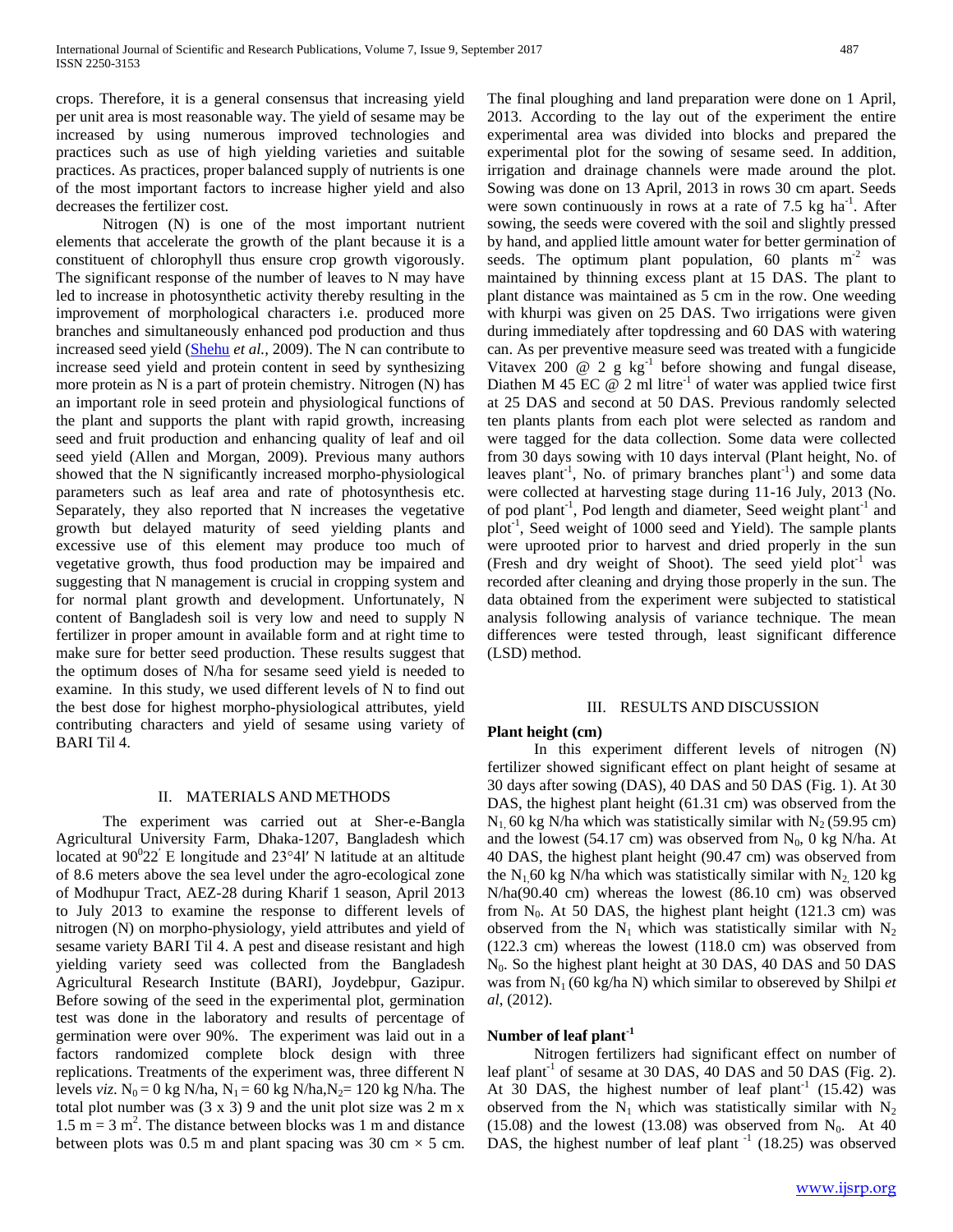from the  $N_1$  which was statistically similar with  $N_2$  (17.08) and the lowest (14.92) was observed from  $N_0$  which was statistically similar with  $N_2$  (17.08). At 50 DAS, the highest number of leaf plant<sup>-1</sup> (37.67) was observed from the N<sub>1</sub>and the lowest (30.25) was observed from  $N_0$  which was statistically similar with  $N_2$ (33.50). These findings were similar to Okpara *et al.,* (2007), who reported that increased in such growth characters of sesame due to applied N. Leaf number of sesame plant increased with the increased application of nitrogen fertilizer up to a certain limit was stated by Shilpi *et al*, (2012).

## **Shoot fresh weight (g)**

 There was significant variation among the different levels of nitrogen fertilizer doses on shoot fresh weight (g) of sesame (Fig.3). The highest fresh shoot weight (49.17 g) was obtained from  $N_2$  while the lowest result (37.16 g) was recorded from  $N_0$ . The results suggest that application of N increased the shoot fresh weight of sesame plant.

## **Shoot dry weight (g)**

 Application of different levels of nitrogen fertilizer had significant influenced on dry shoot weight (g) of sesame (Fig. 4). The highest dry shoot weight (7.41 g) was obtained from  $N_1$ which was statistically similar with  $N_2$  (7.20 g) and the lowest result (5.833 g) was recorded from  $N_0$ . The results showed that there was not statistical variation in  $N_1$ , 60 kg N/ha and  $N_2$ , 120 kg N/ha, so it was found that the shoot dry weight of sesame (g) increased with the increasing doses of N.

## **Root fresh weight (g)**

 The N showed (Fig. 5) indicated significant variationamong the different doses of nitrogen fertilizer on root fresh weight (g) of sesame. The highest root fresh weight (6.90 g) was obtained from  $N_1$  which is statistically similar with  $N_2$ (6.75 g) treatment while the lowest result (4.66 g) was recorded from  $N_0$  treatment. It can be attributed towards more availability of nitrogen resulting in enhanced vegetative growth.

## **Root dry weight (g)**

 Here the results showed that nitrogen fertilizer doses had significantly effected on root dry weight (g) of sesame (Fig. 6). The highest dry root weight (1.75 g) was obtained from  $N_1$  and the lowest result (1.56 g) was recorded from  $N_0$  which was statistically similar with  $N_2$  (1.60 g). These results showed similarity with shoot dry weight (g) (Fig. 5) and suggested that nitrogen had important role in increased of root dry weight of sesame in application at proper doses.

## **Number of pod plant-1**

 A significant variation was recorded due to the different nitrogen fertilizer doses for number of pod plant $^{-1}$  of sesame (Fig. 7). The maximum number of pod plant<sup>-1</sup> (49.08) was recorded for the  $N_1$  treatment and the lowest (42.37) was observed from  $N_0$ treatment which was statistically similar with  $N_2$  (43.75). From the result it appears that pod number  $plant^{-1}$  increased due to the increased rate of nitrogen fertilizer application up to certain level but excess application of nitrogen enhanced the vegetative growth instead of pod formation had reported by Bahar *et al*.

(2015) and Shilpi *et al*. (2012). These results are consistent with the vegetative characters of sesame (Fig. 1 and 3).

## **Pod length (cm):**

 As consistent to fruit diameter nitrogen fertilizer doses had significant influenced on fruit length (mm) of sesame (Fig. 8). The highest fruit length (21.49 mm) was obtained from  $N_1$ (60 kg N/ha) which was statistically similar with  $N_2$  (20.44 mm) while the lowest result (18.63 mm) was recorded from  $N_0$  (0 kg N/ha). These data resulted that application of N fertilizer increased fruit lenth (mm) in contrast with fruit diameter (mm).

## **Pod diameter (mm)**

 Nitrogen fertilizer doses had significant influenced on fruit diameter (mm) of sesame(Fig. 9).The highest fruit diameter (9.85 mm) was obtained from  $N_1$  while the lowest result (8.34 mm) was recorded from  $N_0$  which was statistically similar with  $N_2$  (8.55mm). Here results showed that without and excess nitrogen fertilizer application founded less pod growth in diameter for sesame plant.

## **Seed weight plant-1 (g)**

 In this study N fertilizer levels showed significant variation in the seed weight plant<sup>-1</sup> of sesame (Fig. 10). The maximum seed yield plant<sup>-1</sup> (27.41 g) was produced by  $N_1$  (60 kg N/ha) whereas  $N_0$  produced the minimum seed weight plant<sup>-1</sup> (21.14 g). This finding corroborated those of Okpara *et al*. (2007), Fathy and Mohammed (2009), Haruna *et al*. (2010).The lowest number of pod seed weight was found from control or without  $N(N_0)$ .

## **Seed weight plot**<sup> $1$ </sup> (g)

 The figure 11 showed that different levels of nitrogen fertilizer had significant variation in the seed weight plot<sup>-1</sup>(g) of sesame. The maximum seed weight plot<sup>-1</sup>(g)  $(380.4 \text{ g})$  was produced by  $N_1$  (60 kg/ha) not from  $N_2$  (120 kg/ha) and  $N_0(0)$ kg/ha) produced the minimum seed weight plot<sup>-1</sup> (265.0 g). From the study of results I found that excess nitrogen fertilizer application decrease seed weight  $plot^{-1}(g)$ . Sesame pod number, pod length and diameter also increased with N, which believe to increase seed weight  $plot<sup>-1</sup>$  of sesame.

## **1000 seed weight (g)**

 The application of nitrogen influenced significantly on the thousand seed weight (g) of sesame (Fig. 12). The maximum thousand seed weight (11.18 g) was produced by  $N_1$  and  $N_0$ produced the lowest thousand seed weight (10.29 g). These results showed that without application of nitrogen (N) resulted in minimum 1000seed weight and with the application of N the 1000-seed weight increased and got highest weight from  $N_1$  (60 kg N/ha) .

## **Yield (t ha-1 )**

The seed yield of sesame  $plot^{-1}$  (g) was converted into hectare<sup>-1</sup> and has been expressed in metric tons. The different levels of nitrogen had significant effect on the yield of seed ton (t) hectare<sup>-1</sup> as consistent with number of pod, seed weight plant<sup>-1</sup> (g), seed weight plot<sup>-1</sup> (g) and 1000 seed weight (g) (Fig.7, 10, 11 and 12). The maximum yield of seed hectare<sup>-1</sup>(1.26 t) was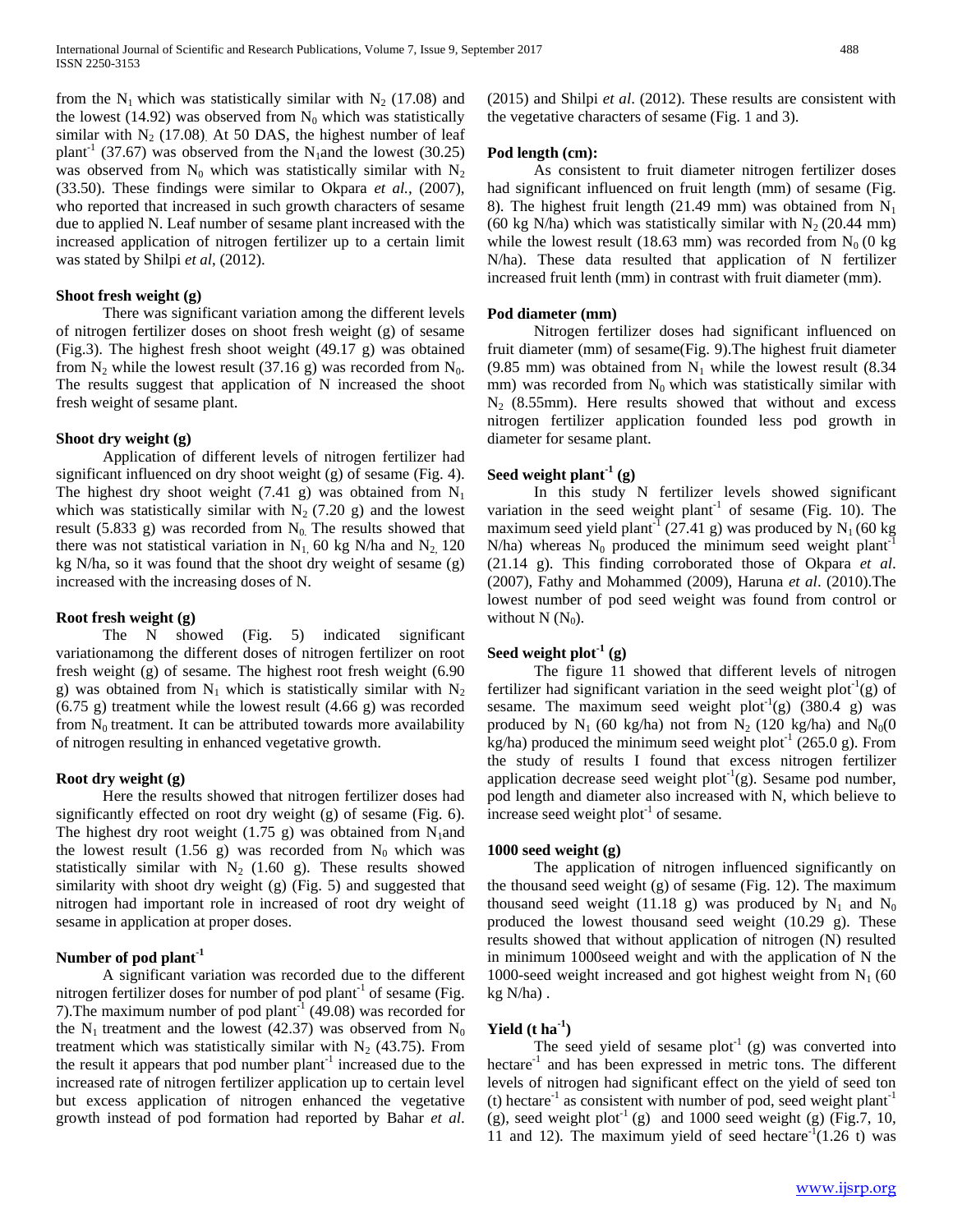obtained from  $N_1$  (60 kg/ha) whereas the minimum yield of seed per hectare (0.88 t) was obtained from  $N_0$  (control or without N).  $N_1$  (60 kg/ha) gave the maximum yield than  $N_2$  (120 kg/ha) this could be because of excessive nitrogen had been reported to reduce fruit number and yield for sesame but enhances plant growth (Fathy & Mohammed, 2009). Kulsum *et al*., (2007) had reported that application of 60 kg N  $ha^{-1}$  favored most of the yield contributing characters that contributed the maximum grain [yield](http://www.scialert.net/asci/result.php?searchin=Keywords&cat=&ascicat=ALL&Submit=Search&keyword=grain+yield) production.

#### IV. CONCLUSION

 The sesame have both the nutritious as well as high economic value. Bangladesh imports a large amount of sesame every year, so it is highly expected that the production of sesame oil should be increased considerably to fulfill the increasing demand in lower cost. As practices, proper balanced supply of nutrients is one of the most important factors to increase higher yield and also decreases the fertilizer cost.The production hasenhanced by the use of less nitrogen in sesame cultivation. The highest yield obtained from 60 kg/ha Nitrogen, means half of the recommended dose and also decreases the fertilizer cost.

#### **REFERENCES**

- [1] Allen, E. J. and Morgan, D. G. 2009.A quantitative analysis of the effects of nitrogen on the growth, development and yield of oilseed rape. *J. Agri. Sci*., *78:* 315-324.
- [2] Bahar A. H., Ismail, M. A.,Shakoor, A., Sulaiman, H., Siddig, A. and Ali, M. 2015. Response of sesame (*Sesamum indicum* L.) to nitrogen fertilization and plant density under rain fed at zalingei area. ARPN Journal of Science and Technology, 5(6): 291-294.
- [3] BARI (Bangladesh Agricultural Research Institute). 2012. TilFasalarChass. Oil Res. Centre, Agril. Res. Inst., Joydebpur, Gazipur, Bangladesh.
- [4] BBS (Bangladesh Bureau of Statistics). 2013. Statistical Yearbook of Bangladesh Bur. Stat., Div., Mini.Plan.Govt. People's Repub. Bangladesh.
- [5] FAO. 2012. Food and Agriculture Organization of the United Nations[."Production Crops: sesame seeds",](http://faostat.fao.org/site/567/DesktopDefault.aspx?PageID=567#ancor) Rome, Italy.
- [6] Fathy, S. E. and Mohammed A. S. 2009. Response of seed yield, yield components and oil content to the sesame cultivar and nitrogen fertilizer rate diversity. Electronic Journal of Environmental, Agricultural and Food Chemistry, 8(4): 287-293.
- [7] Hansen, R. 2011. Sesame profile.AgMRC, Lowa State University, USA.
- [8] Haruna, I. M. 2010.Growth and Yield of Sesame (*Sesamum indicum* L.) as influenced by nitrogen and intra row spacing in lafia, nasarawa state of nigeria. Elixir Agriculture, 41: 5685-5688.
- [9] Kulsum, M. U., Baque,M. A. and Karim, M. A. 2007. Effects of different nitrogen levels on the morphology and yield of blackgram. Journal of Agronomy, 6: 125-130.
- [10] Okpara, D. A., Muoneke, C. O. and Ojikpong, T. A. 2007. Effects of nitrogen and phosphorus fertilizer rates on the growth and yield of sesame (*Sesamum indicum* L.) in the Southeastern Rainforest Belt of Nigeria. Nigerian Agricultural Journal, 38: 1-11.
- [11] Oplinger, E.S. and Putnam, D. H. 201[1."Sesame".P](http://www.hort.purdue.edu/newcrop/afcm/sesame.html)urdue University.
- [12] [Shehu,](http://scialert.net/asci/author.php?author=H.E.&last=Shehu) H.E., [Kwari,](http://scialert.net/asci/author.php?author=J.D.&last=Kwari) J.D. and [Sandabe,](http://scialert.net/asci/author.php?author=M.K.&last=Sandabe) M. K. 2009. Nitrogen, phosphorus and potassium nutrition of sesame (*Sesamum indicum*L.) in Mubi, Nigeria. Journal of Agronomy, 3: 32-36.
- [13] Shilpi, S., Islam, M. N., Sutradhar, G. N. C., Husnaand, A. and Akter, F. 2012. Effect of nitrogen and sulfur on the growth and yield of sesame. International Journal of Bio-resource and Stress Management. 3(2): 177- 182.

#### AUTHORS

**First Author** – Md. Abubakar Siddik, Department of Agricultural Botany, Sher-e-Bangla Agricultural University, Dhaka, Bangladesh. Email: shamimsiddik24@gmail.com **Second Author** – Mohammad Mahbub Islam, Professor, Department of Agricultural Botany, Sher-e-Bangla Agricultural University, Dhaka, Bangladesh. Email:

mahbubislam\_sau@yahoo.com

**Third Author** – Md. Ashabul Hoque, Associate Professor, Department of Agricultural Botany, Sher-e-Bangla Agricultural University, Dhaka, Bangladesh. Email: ashadipu@yahoo.com **Fourth Author** – Suraya Parvin, Integrated Agricultural Productivity Project, Ministry of Agriculture, Dhaka, Bangladesh **Fifth Author** – Bijoy Kumar Shaha, Department of Agricultural Chemistry, Sher-e-Bangla Agricultural University, Dhaka, Bangladesh. Email: [iambijoy301@gmail.com](mailto:iambijoy301@gmail.com)

**Sixth Author** – Mominul Haque Rabin, Department of Agricultural Chemistry, Sher-e-Bangla Agricultural University, Dhaka, Bangladesh. Email: robin\_94sau@yahoo.com **Seventh Author** – Prince Biswas, Department of Bio-chemistry, Sher-e-Bangla Agricultural University, Dhaka, Bangladesh. Email: princebiswas@gmail.com

**Correspondence Author** – Md. Abubakar Siddik, Department of Agricultural Botany, Sher-e-Bangla Agricultural University, Dhaka, Bangladesh. Email: shamimsiddik24@gmail.com Contact No.: +8801619299400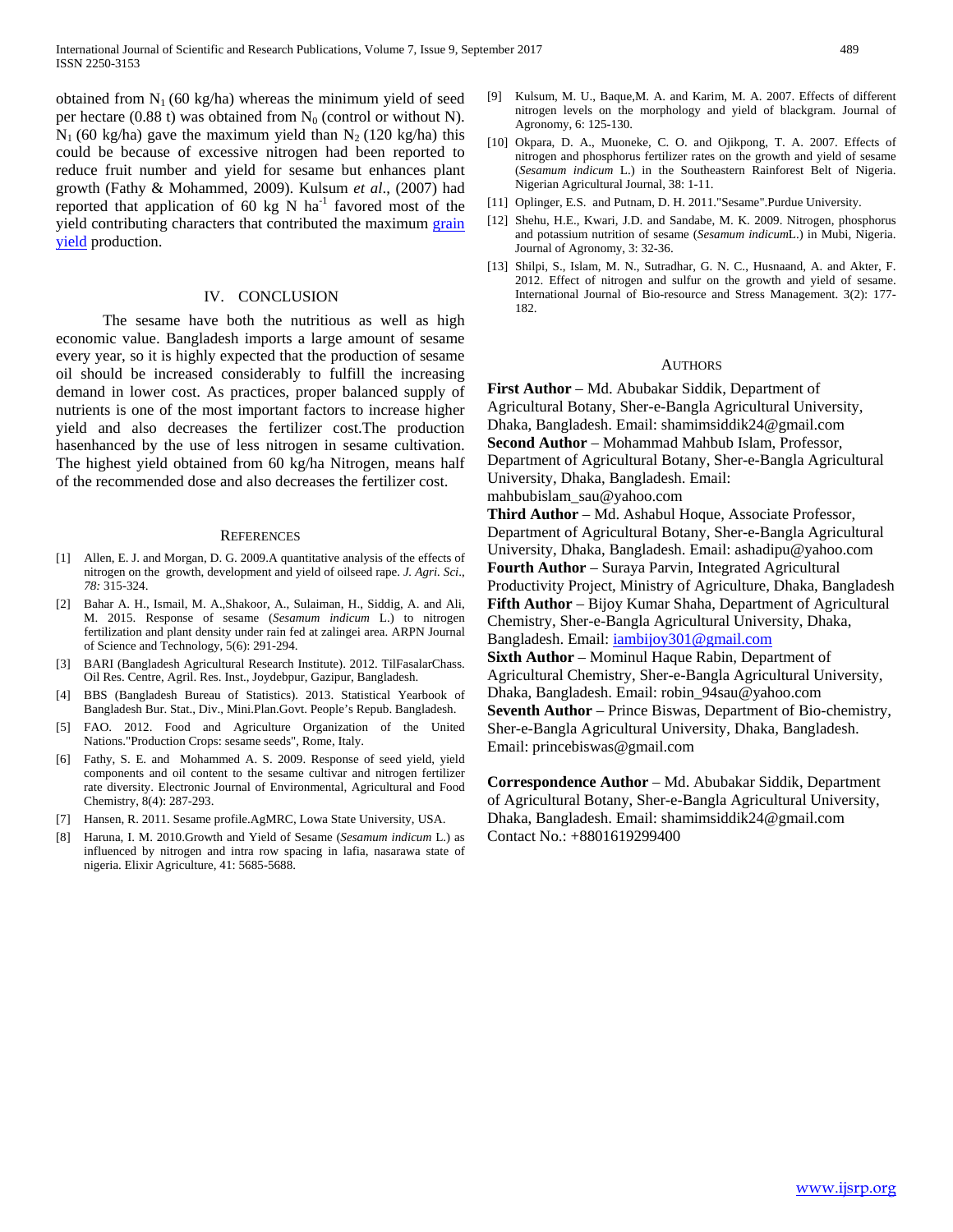

 $N_{2}$ – 120 kg/ ha nitrogen applied as urea, DAS (Days after sowing)

**Fig. : 1. Effect of different levels of nitrogen at different days after sowing DAS on the height of sesame plant**



**Fig.: 2. Effect of different levels of nitrogen at different DAS on the leaf number of sesame plant**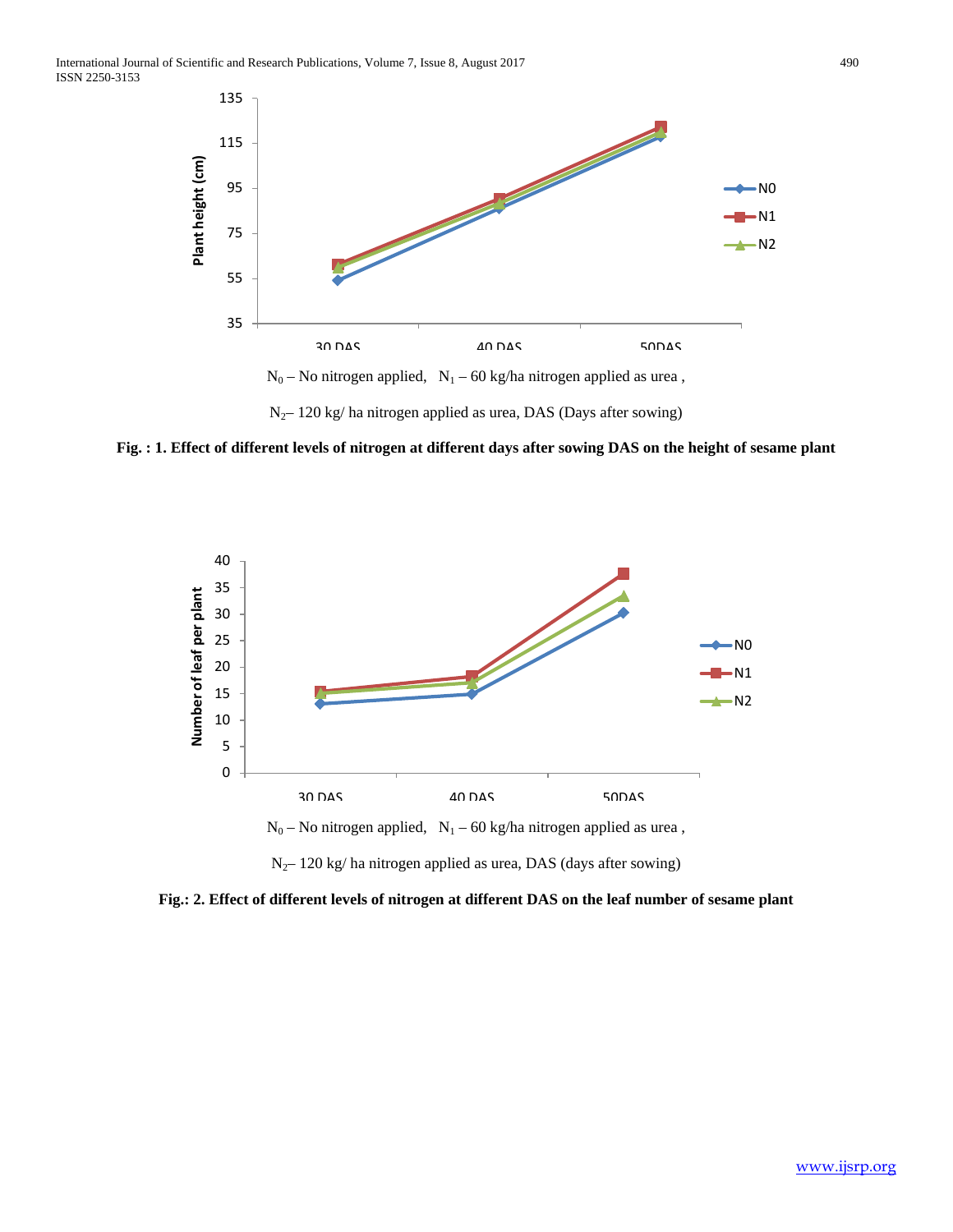International Journal of Scientific and Research Publications, Volume 7, Issue 8, August 2017 491 ISSN 2250-3153



 $N_0$  – No nitrogen applied,  $N_1$  – 60 kg/ha nitrogen applied as urea,

 $N_{2}$ – 120 kg/ha nitrogen applied as urea





 $N_0$  – No nitrogen applied,  $\;N_1$  – 60 kg/ha nitrogen applied as urea ,

N2– 120 kg/ ha nitrogen applied as urea

**Fig.: 4. Effect of different levels of nitrogen on the shoot dry weight of sesame plant**



 $N_0$  – No nitrogen applied,  $N_1$  – 60 kg/ha nitrogen applied as urea,

**Fig.: 5. Effect of different levels of nitrogen on root fresh weight of sesame plant**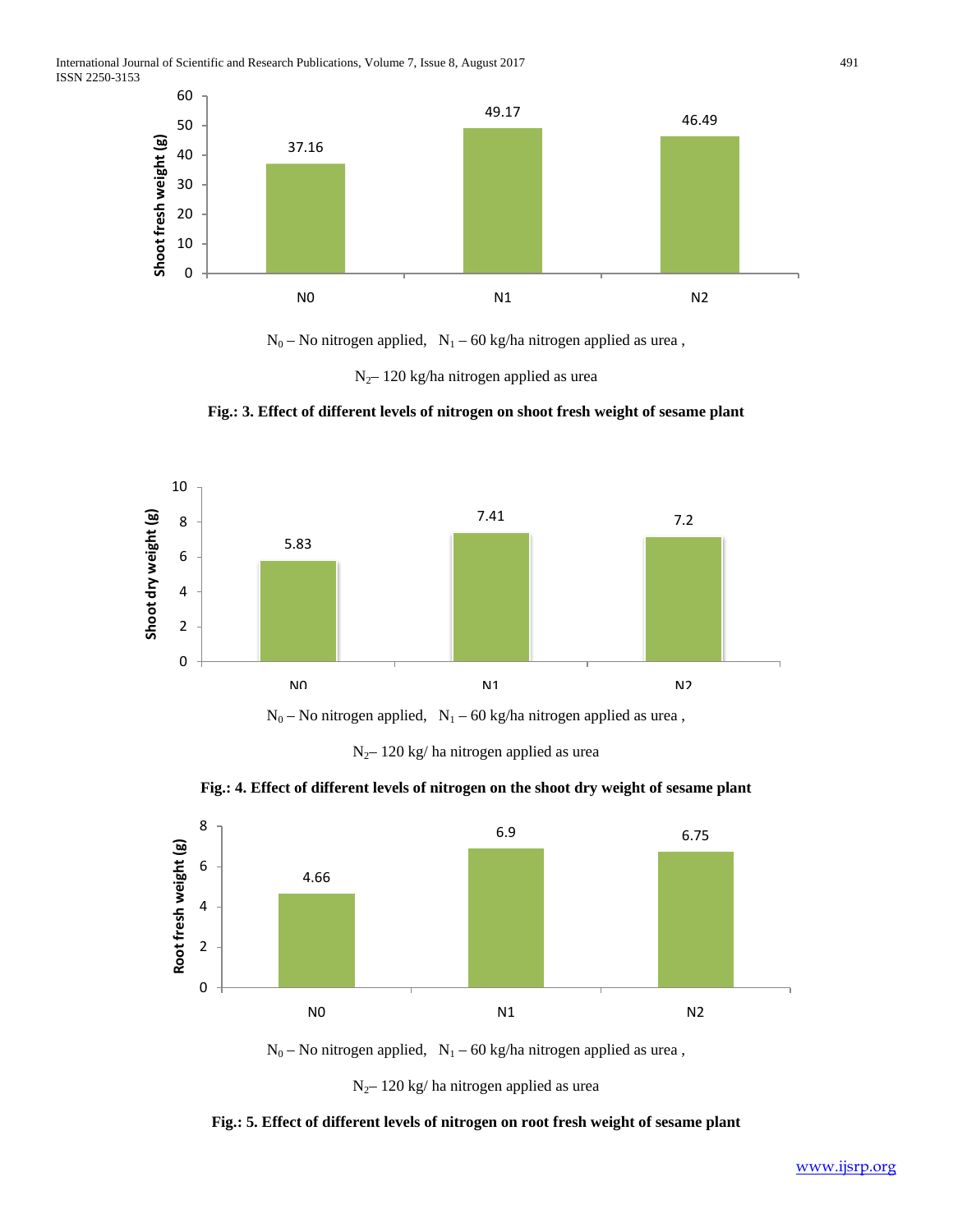

 $N_0$  – No nitrogen applied,  $N_1$  – 60 kg/ha nitrogen applied as urea,

 $N_{2}$ – 120 kg/ ha nitrogen applied as urea, DAS = Days after sowing





 $N_0$  – No nitrogen applied,  $N_1$  – 60 kg/ha nitrogen applied as urea,

N2– 120 kg/ ha nitrogen applied as urea

**Fig. : 7. Effect of different levels of nitrogen on number pod plant-1 of sesame**



 $N_0$  – No nitrogen applied,  $N_1$  – 60 kg/ha nitrogen applied as urea,

**Fig. : 8. Effect of different levels of nitrogen on the pod length of sesame**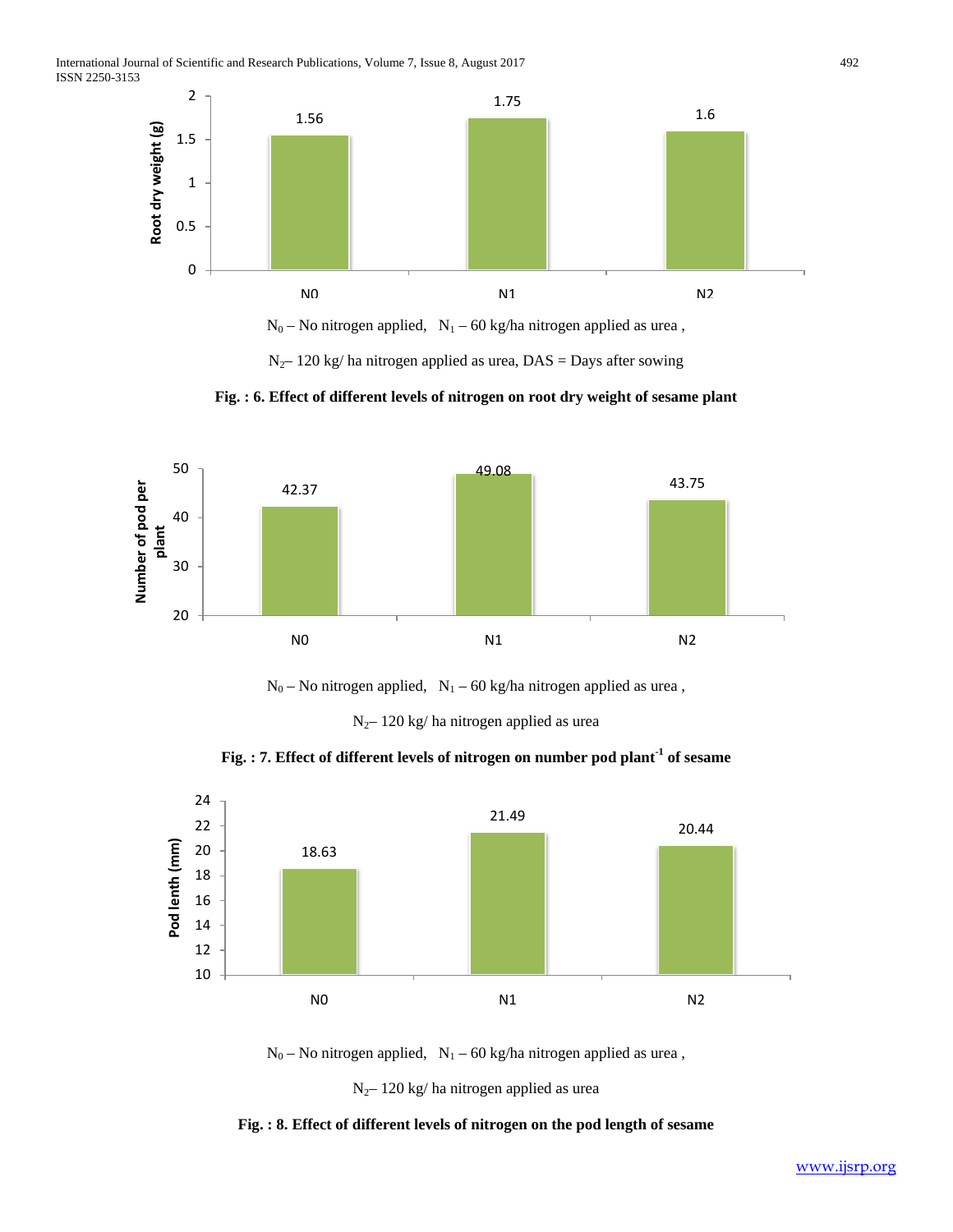International Journal of Scientific and Research Publications, Volume 7, Issue 8, August 2017 493 ISSN 2250-3153



N2– 120 kg/ ha nitrogen applied as urea





 $N_0$  – No nitrogen applied,  $N_1$  – 60 kg/ha nitrogen applied as urea,

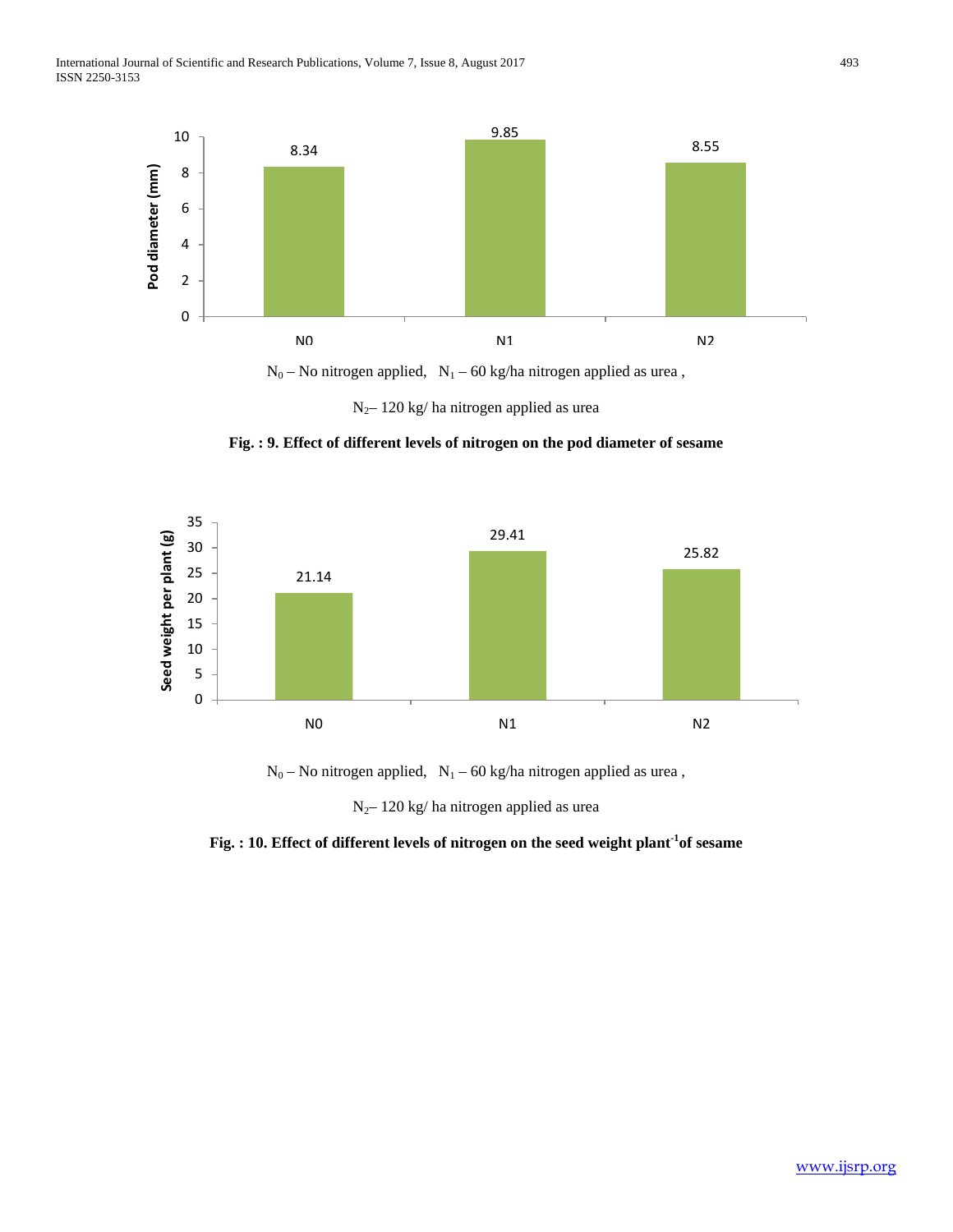International Journal of Scientific and Research Publications, Volume 7, Issue 8, August 2017 494 ISSN 2250-3153



 $N_0$  – No nitrogen applied,  $N_1$  – 60 kg/ha nitrogen applied as urea,

N2– 120 kg/ ha nitrogen applied as urea

**Fig. : 11. Effect of different levels of nitrogen on the seed weight plot-1 of sesame**



 $N_0$  – No nitrogen applied,  $N_1$  – 60 kg/ha nitrogen applied as urea ,

**Fig. : 12. Effect of different levels of nitrogen on 1000 seed weight of sesame**